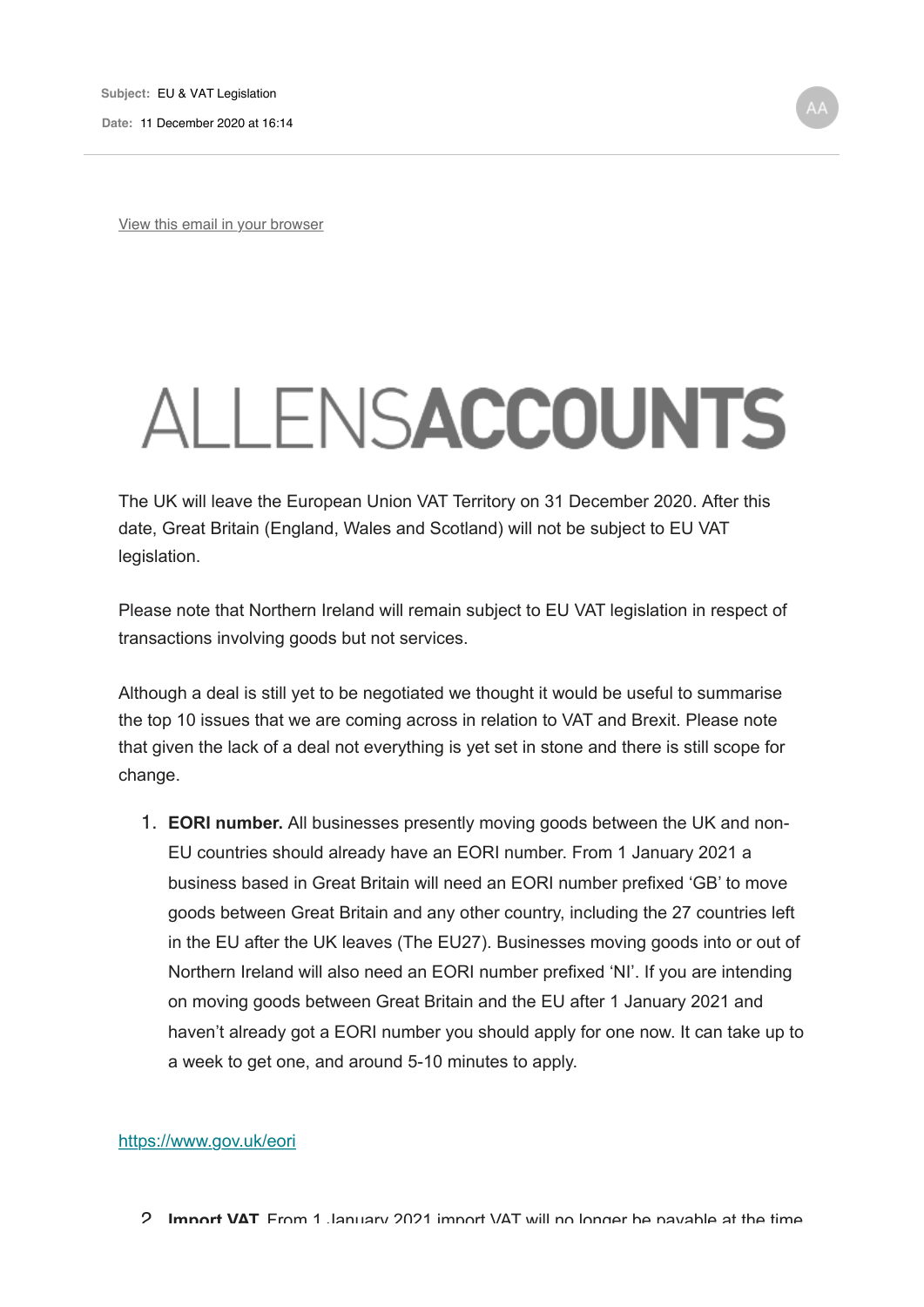2. **Import VAT.** From 1 January 2021 import VAT will no longer be payable at the time of importation on goods arriving from both the EU27 and the rest of the world. Instead, UK businesses will be required to account for the import VAT due on their VAT returns using a system called Postponed Accounting (very similar to a reverse charge). This will allow most businesses to pay and reclaim the import VAT on the same return i.e. no cash movement. Such treatment is optional (you can physically still pay the VAT if you want to) but will represent a significant cash flow help to businesses. C79 Import VAT certificates will no longer be required.

https://www.gov.uk/guidance/check-when-you-can-account-for-import-vat-on-your-vatreturn

- 3. **£135 Rule.** As an exception to point (2) import consignments into the UK not exceeding £135 in value, typically 'parcels' sold Business to Customer (B2C), will not be subject to import VAT in the same way that other goods are. Rather, overseas suppliers (or the on-line market places they use to facilitate their sales) will be required to register for UK VAT and account for any VAT due to HMRC. Business to Business (B2B) sales of this sort can be dealt with by the UK customer quoting their UK VAT registration number to the supplier and selfaccounting for any VAT as per point (2) above.
- 4. **Customs Declarations.** From 1 January 2021, a business will need to make customs declarations when it imports goods from the EU. These rules currently apply to importing goods from the rest of the world. A business can make the declarations themselves, but most businesses use an intermediary such as a courier, freight forwarder or customs agent.

https://www.gov.uk/guidance/appoint-someone-to-deal-with-customs-on-your-behalf

5. **Customs Duty and Duty Deferment Account.** Customs duty will be payable from 1 January 2021, at least in principle (it depends on the terms of any 'deal'), on imports into the UK under a new 'UK Global Tariff', as it is now on imports from the rest of the world. Traders who import goods regularly may benefit from having a Duty Deferment Account (DDA). This enables customs duty and import VAT to be paid once a month through Direct Debit instead of being paid on individual consignments. VAT registered traders can instead account for the import VAT on their VAT return using postponed VAT accounting, as detailed in point (2) above. In some cases intermediaries will allow traders to make use of the intermediaries'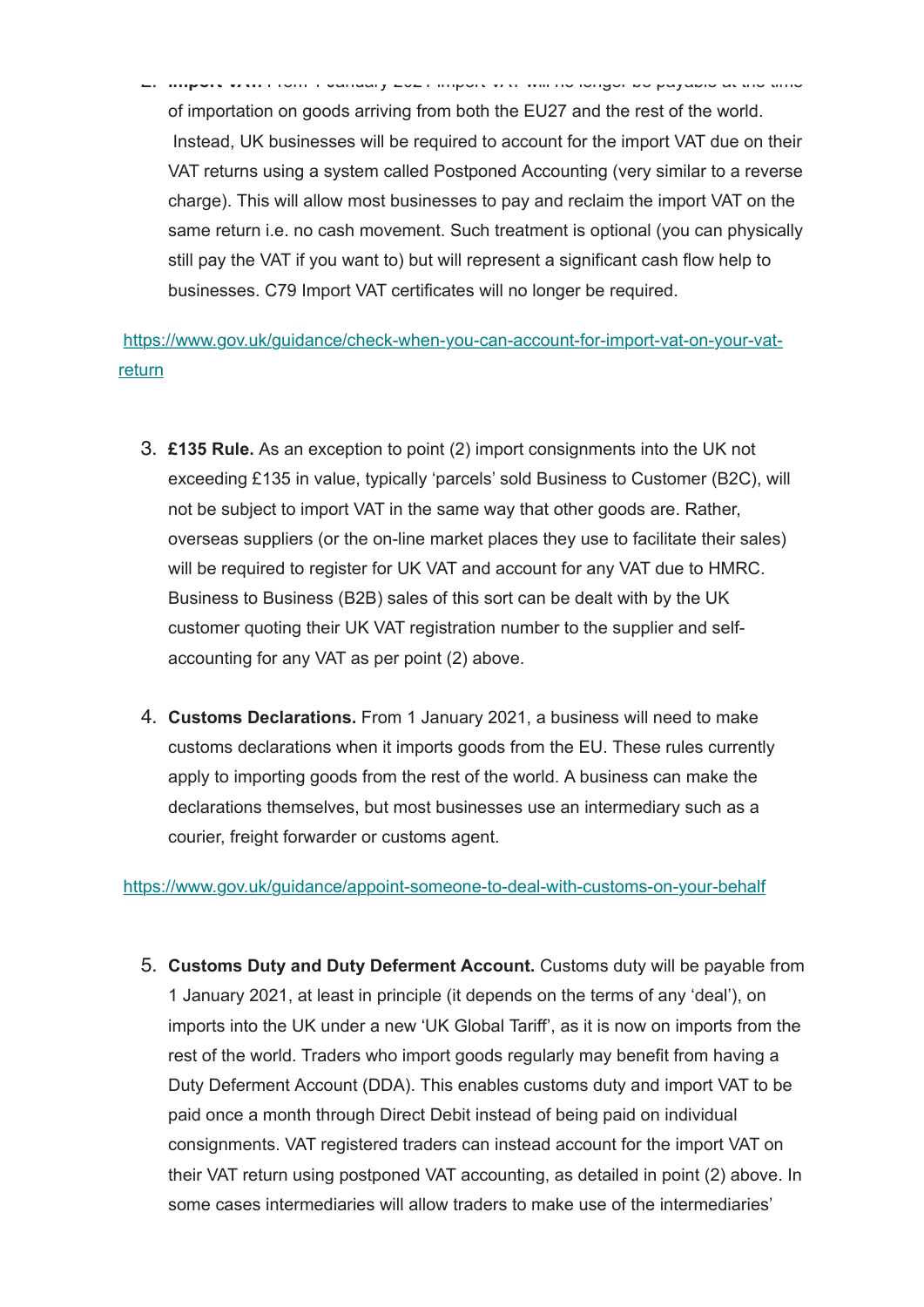deferment account.

https://www.gov.uk/guidance/check-which-type-of-account-to-apply-for-to-defer-dutypayments-when-you-import-goods

- 6. **EC Sales Lists.** Calendar-quarterly European Sales Lists for goods and services will not be required after 1 January 2021 for supplies by businesses in Great Britain to business customers in the EU27 countries, though they still be required for certain sales by businesses in Northern Ireland.
- 7. **Instrastat Declarations.** For larger importers and exporters, there will no longer be a requirement for monthly Intrastat declarations for goods exported from countries in Great Britain to the EU27, but they will still be required for imports from the EU27 countries for the duration of 2021.
- 8. **Export Proof.** There will no longer be any requirement to obtain and record on sales invoices a customer's VAT registration number for supplies of goods to EU27 customers. In practice HMRC previously took this as evidence of export and didn't generally ask for any more documentation. As a result obtaining 'proof of export' for such shipments from 1 January 2021 will become more important than it is now.
- 9. **Local Registrations.** Businesses based in Great Britain will no longer have access to EU simplification measures relating to supplies of goods or services, e.g. call off stock, triangulation, distance sales thresholds etc. As a result the likelihood of having to VAT register 'locally' in EU countries and, possibly having to appoint an overseas fiscal representative will increase.
- 10. **Cross Border Input Tax Claims.** The ability to make cross border input tax claims to tax jurisdictions in EU27 countries through the electronic portal will cease on 31 December 2020, though claims for input tax already incurred will be honoured up to 31 March 2021. Input VAT incurred going forward can still (hopefully) be